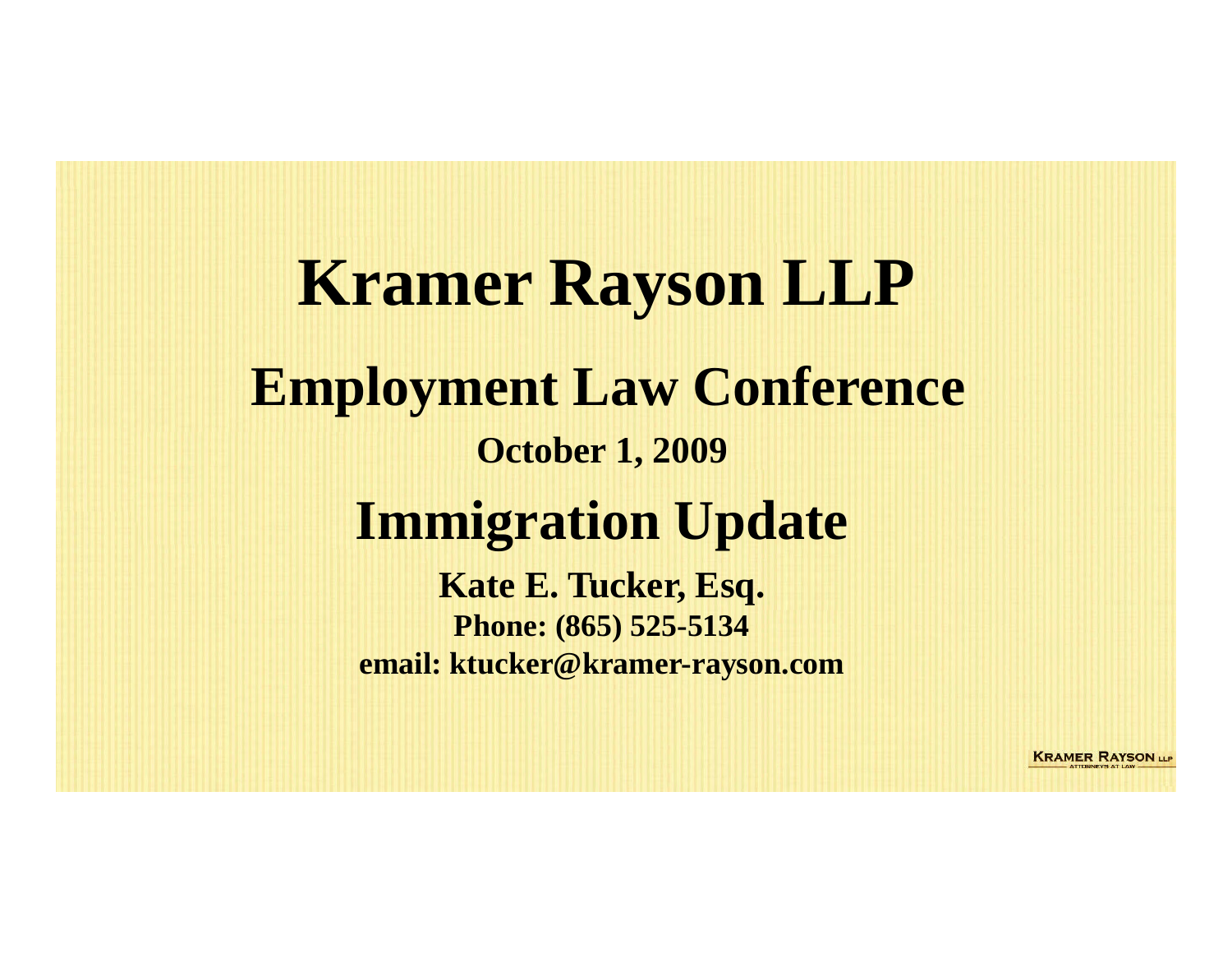# **Sponsoring Foreign Nationals for Employment**

- Create a policy/procedure.
- Determine the best type of visa.
- Adhere to the conditions.
- Avoid discrimination.

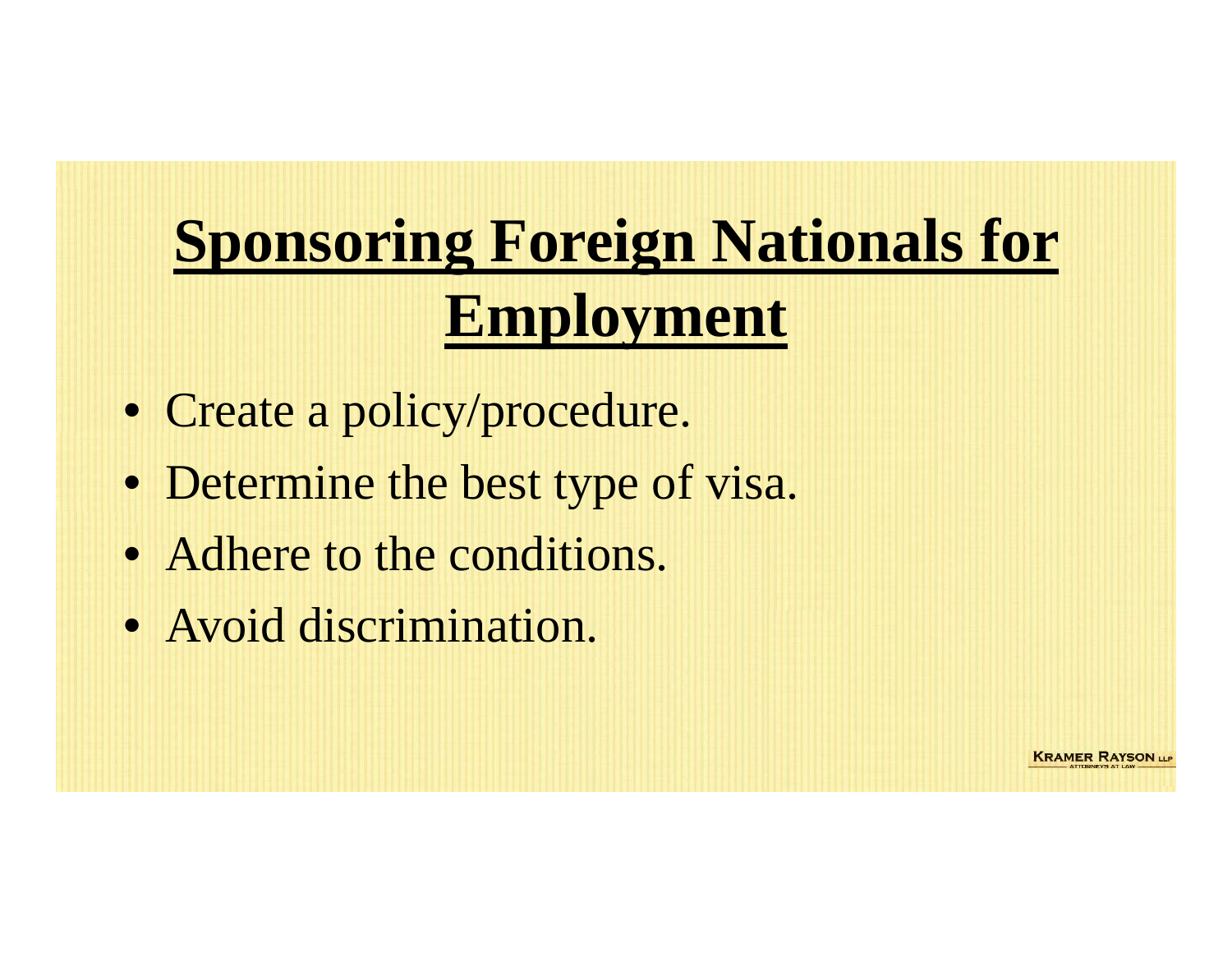# **Immigration Reform**

- We're next!?
- Agreement that there's a problem.
- Disagreement on the solution.
- Shift in focus to employers.

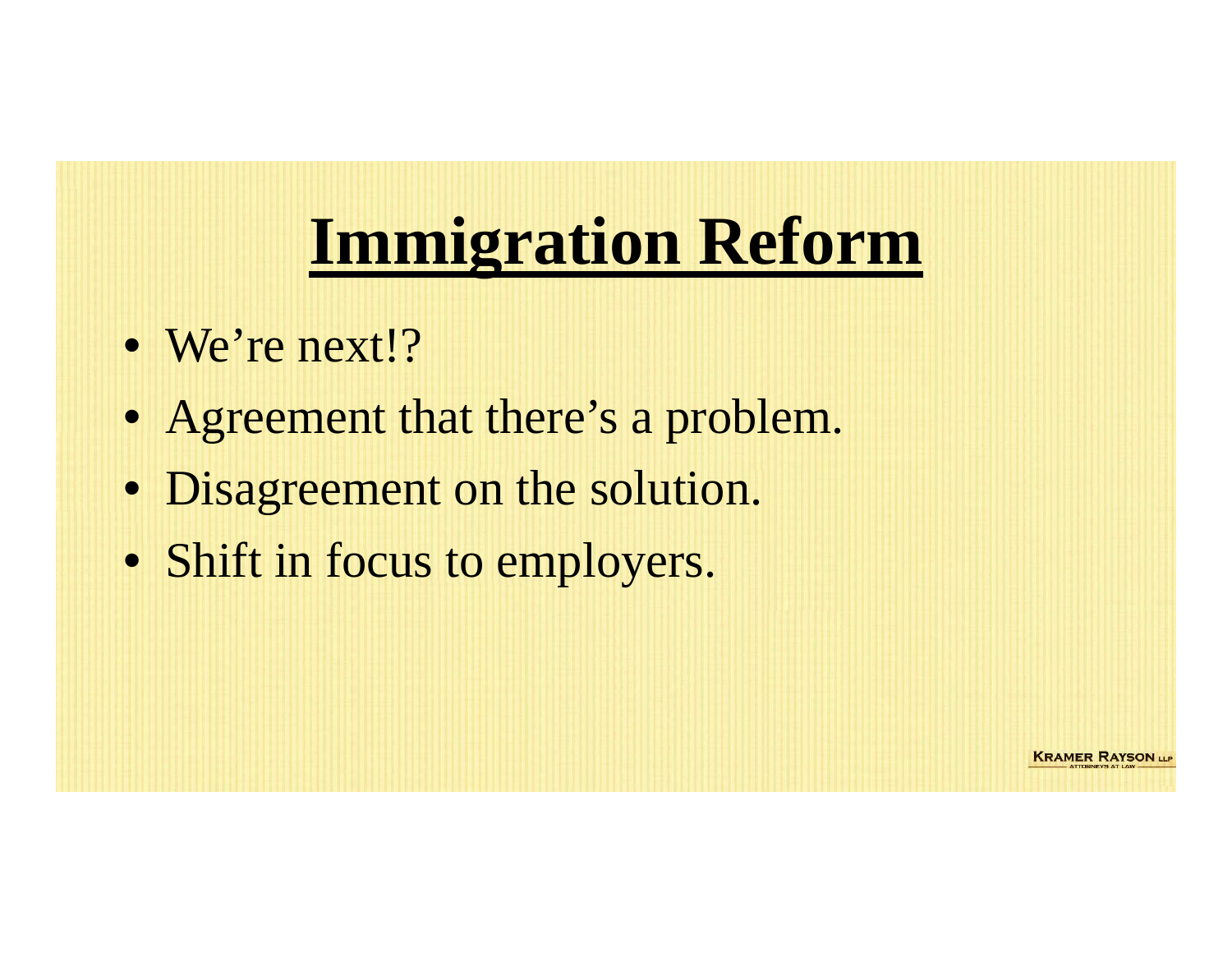# **I-9 COMPLIANCE – THE NEW FOCUS**

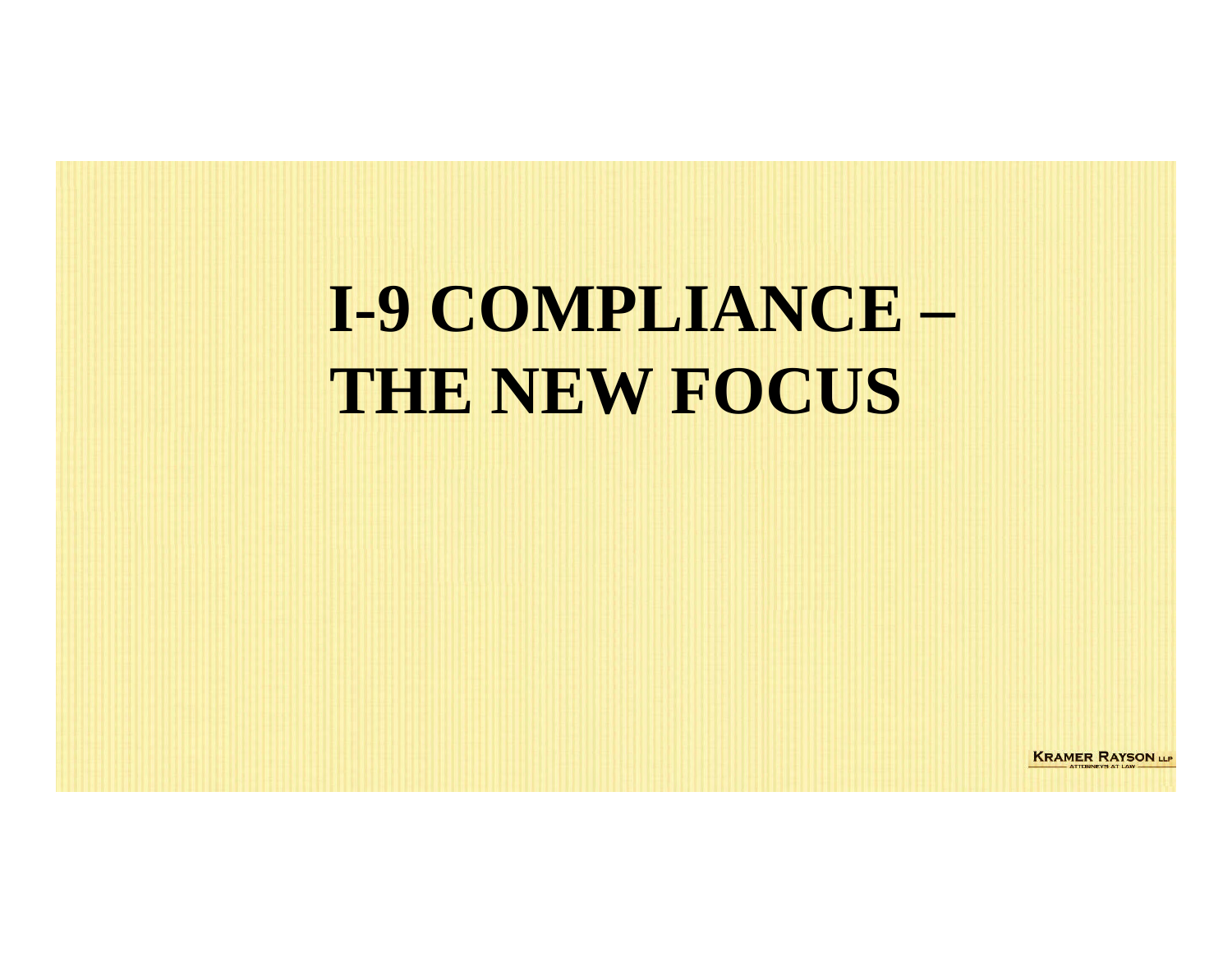## **WHAT IS THE NEW FOCUS?**

Previously – employee arrest, detention, removal.

- Highly publicized employer raids.
- Large employers with thousands of workers.

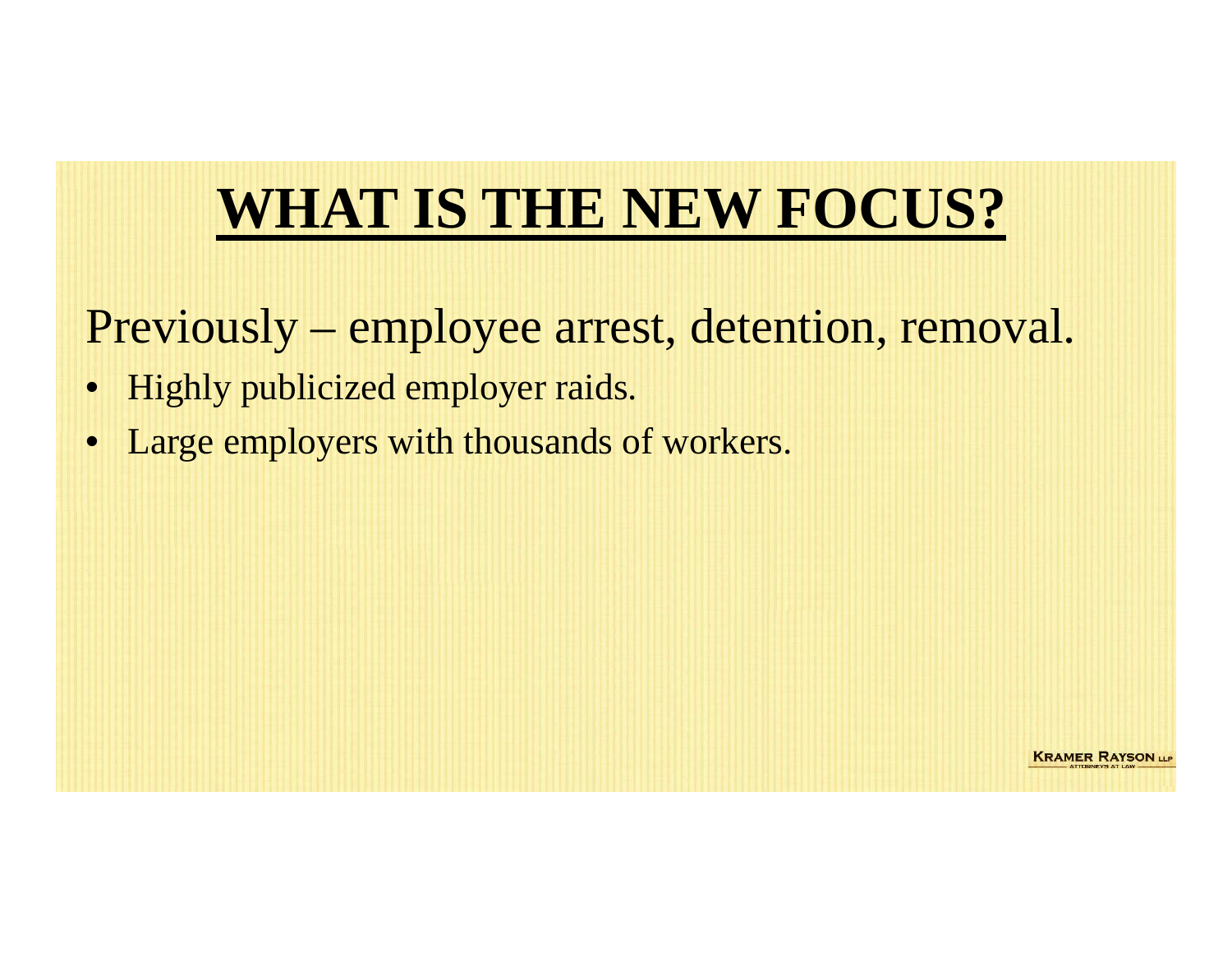### **THE NEW FOCUS (cont'd)**

- Now employer audits, investigation and civil/criminal penalties.
- New ICE initiative (shifting focus)
- Over 600 audits in July 2009.
- More audits in 1 day than in previous year.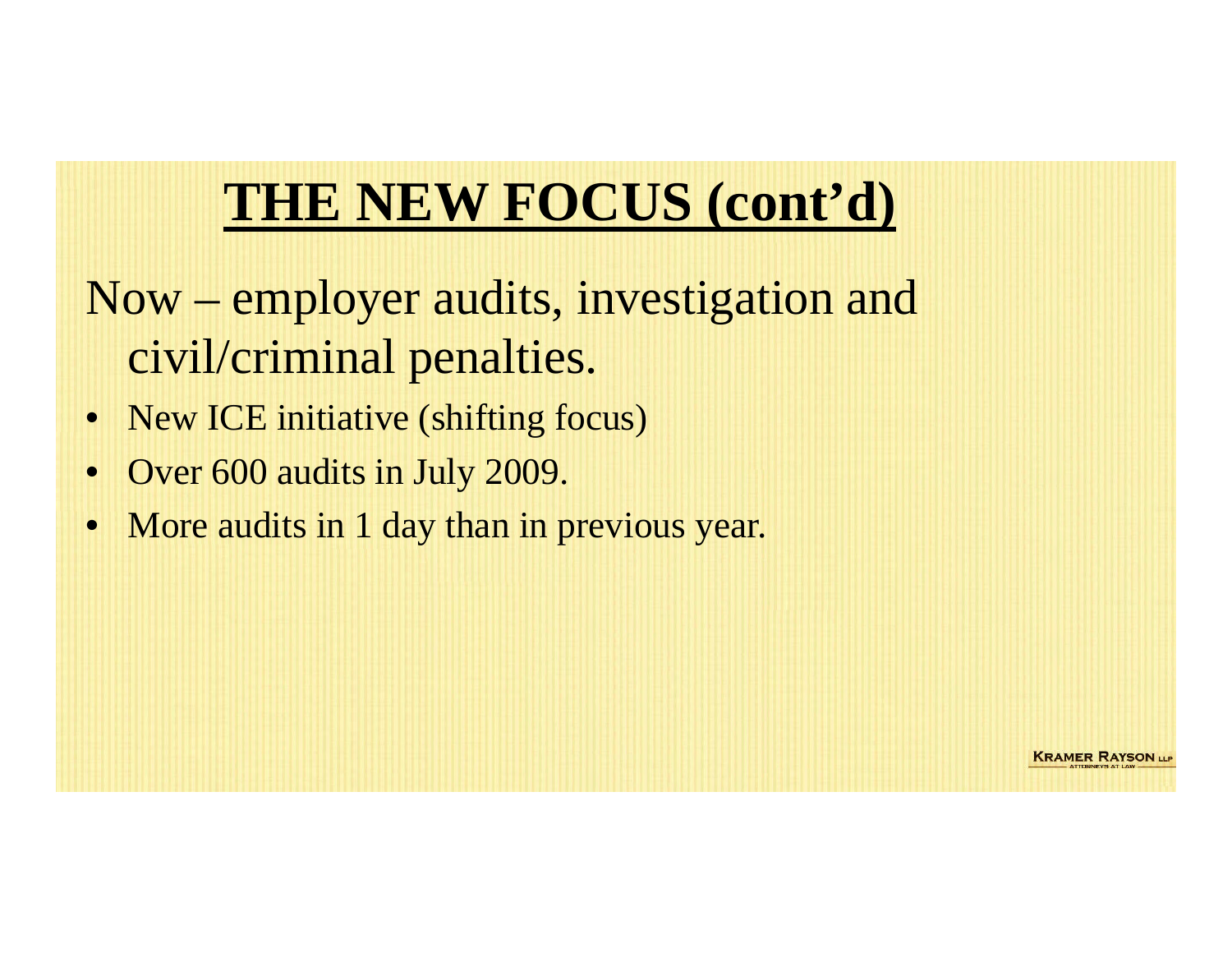# **CONFLICTING STATUTES**

#### **Statutes**

- •Immigration and Naturalization Act (INA)
- •Immigration Reform and Control Act (IRCA)
- •Title VII of the Civil Rights Act of 1964 (Title VII)
- •Immigration Act of 1990 (1990 Act)

### Violations

- •Hiring unauthorized workers.
- •Discrimination (national origin, citizenship/immigration status.)
- •Retaliatory discharge.
- •Document fraud.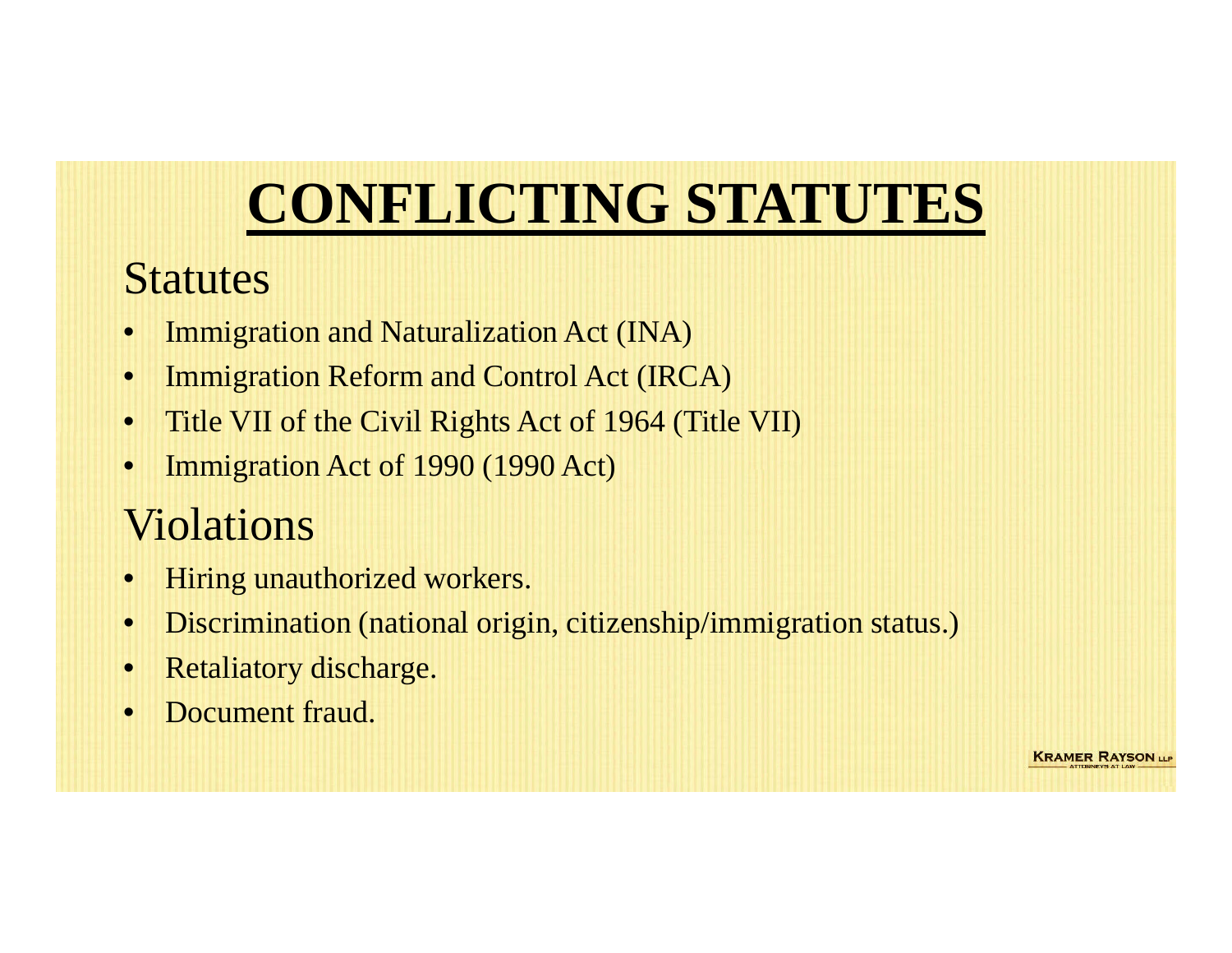# **POTENTIAL PENALTIES**

- Civil \$\$\$\$
- Criminal
- Weigh the risk

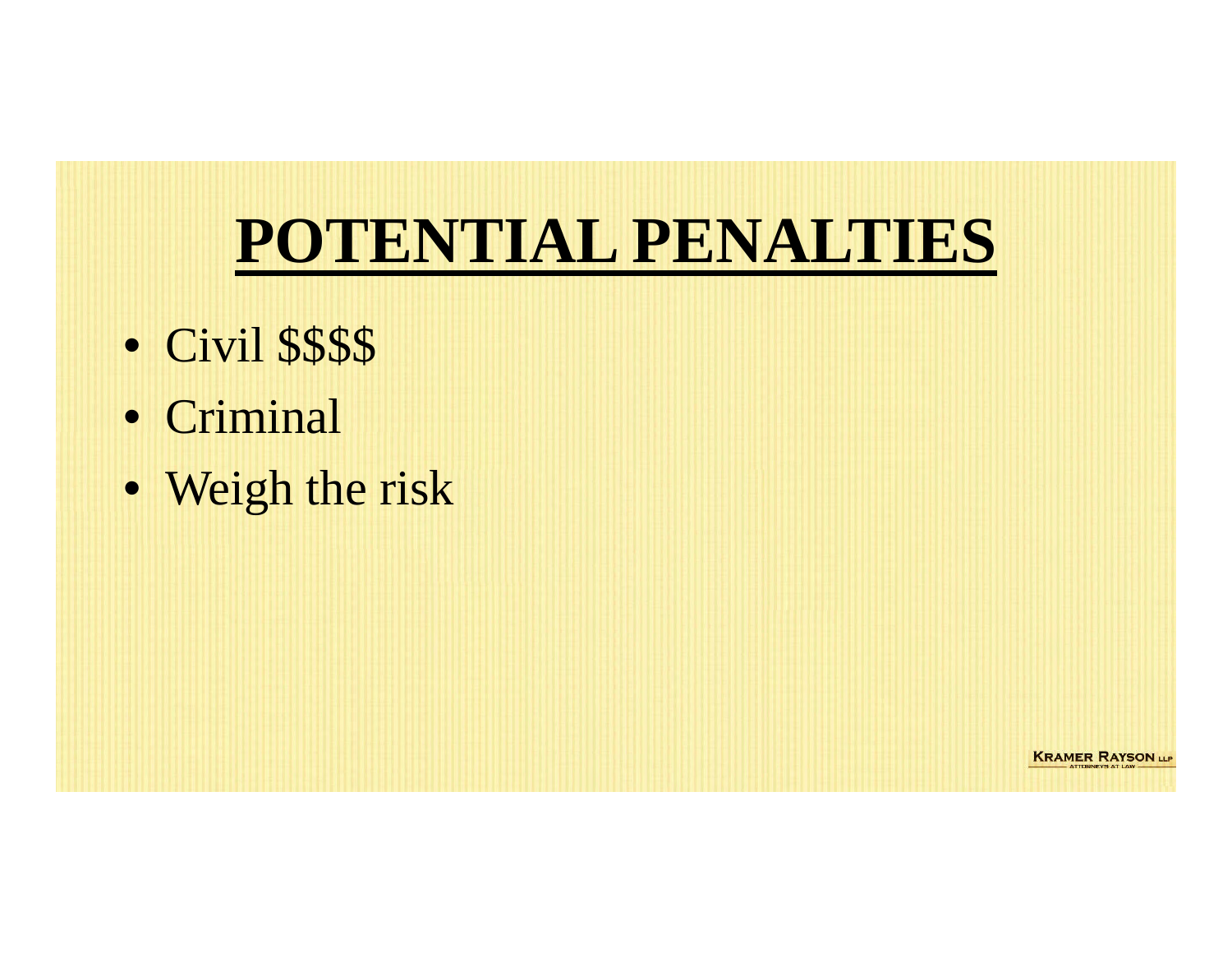# **APPLICATION & PRE-EMPLOYMENT INQUIRIES**

- Know what you can and cannot ask
- No policy of USCs only
- Can prefer USCs
- No national origin inquiries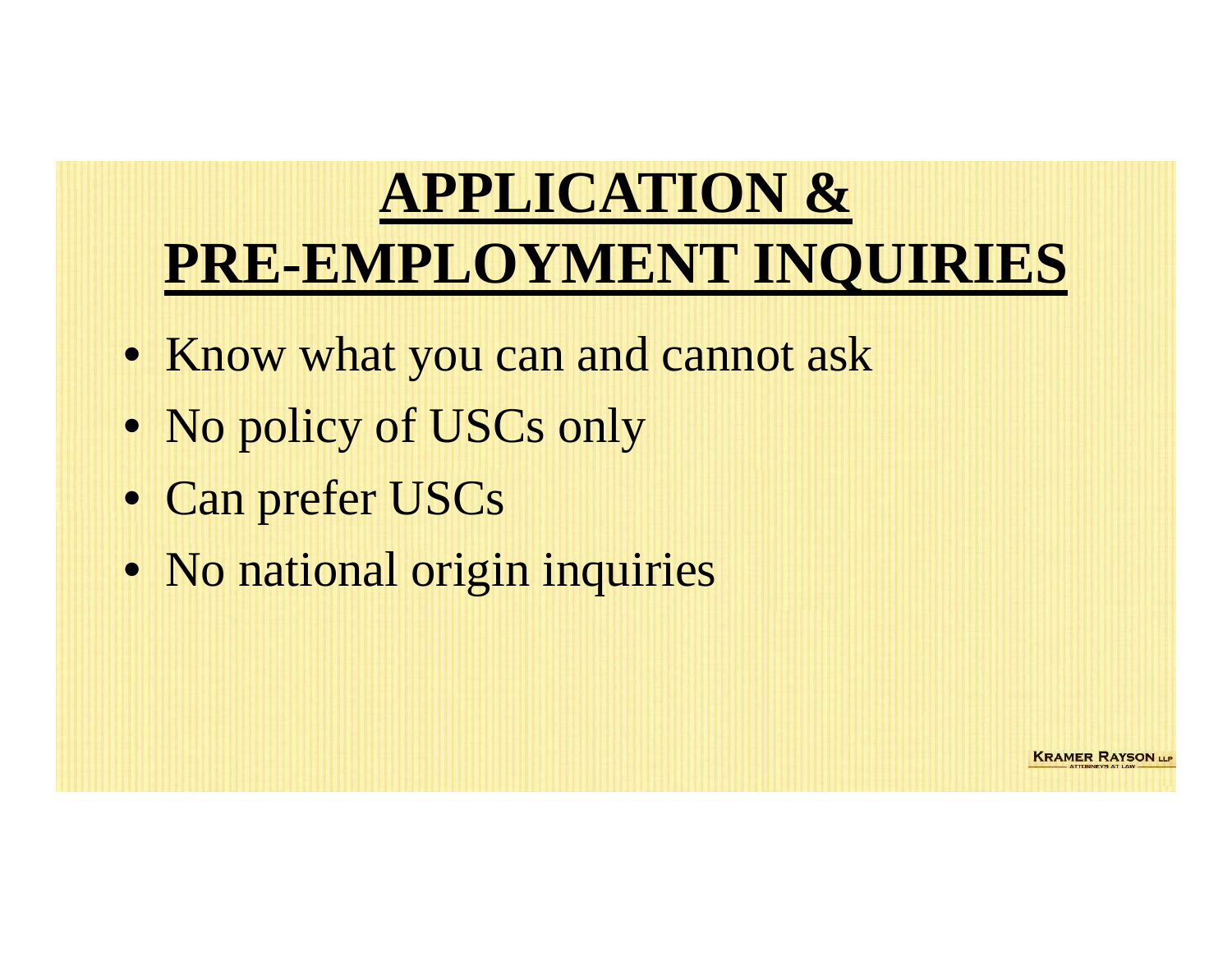# **REVISED I-9 FORM**

Two forms currently accepted:

- February 2, 2009
- August 7, 2009
- Both expire on August 31, 2012

#### Changes to the form:

- Documents added: US Passport Card, Temporary I-551 stamp, Passport from FSM or RMI with I-94 card.
- Documents removed: Form I-688 Temporary Resident Card, Forms I-688A and I-688B Employment Authorization Card.
- Requires unexpired driver's license and passport.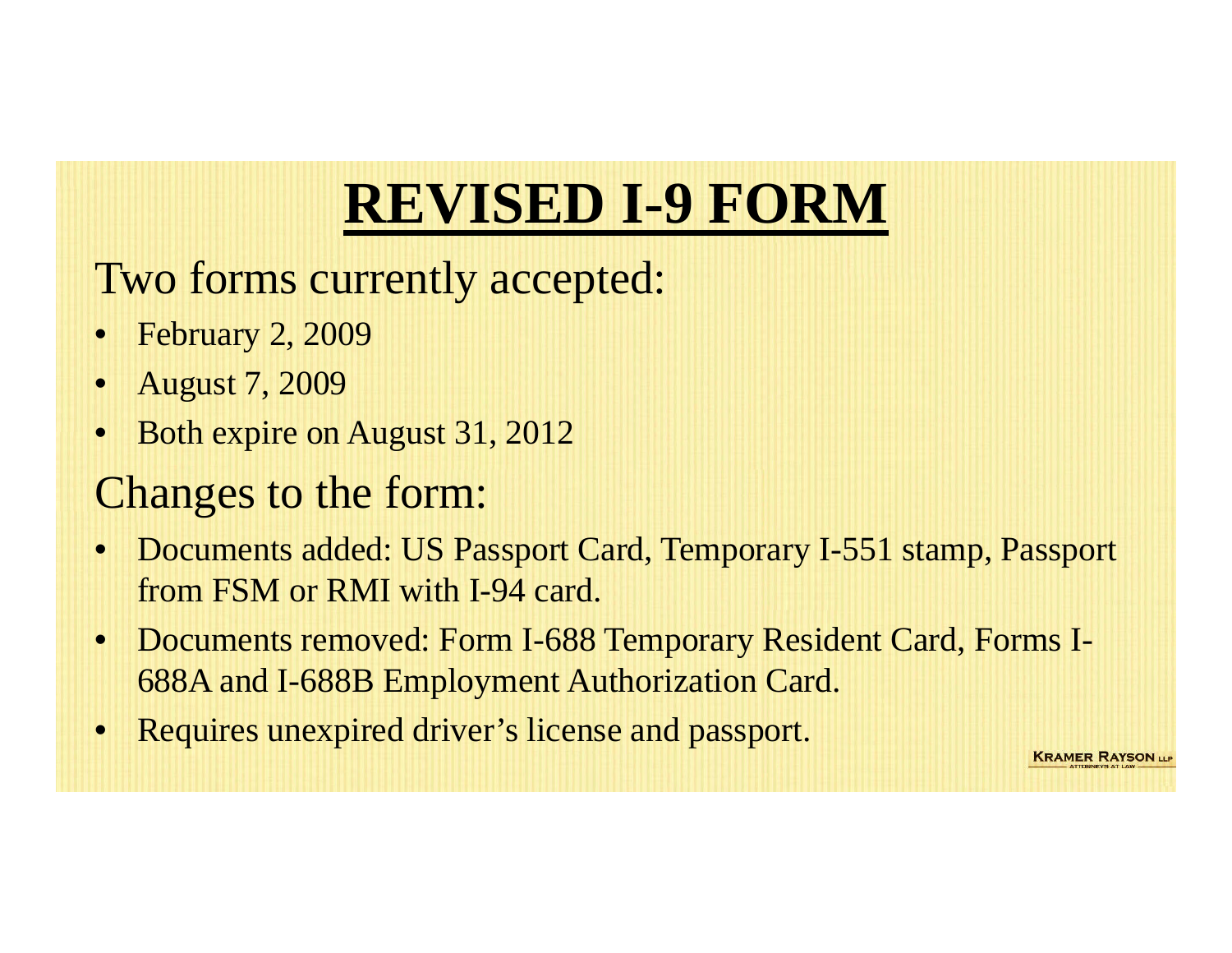# **I-9 FORM COMPLETION –EMPLOYER RESPONSIBILTY**

- Completion for I-9 Form for all new hires.
- Proper I-9 Form completion (by employee and employer).
- Proper storing and retention of I-9 documentation.
- Updating I-9 documents.
- Protecting employee privacy.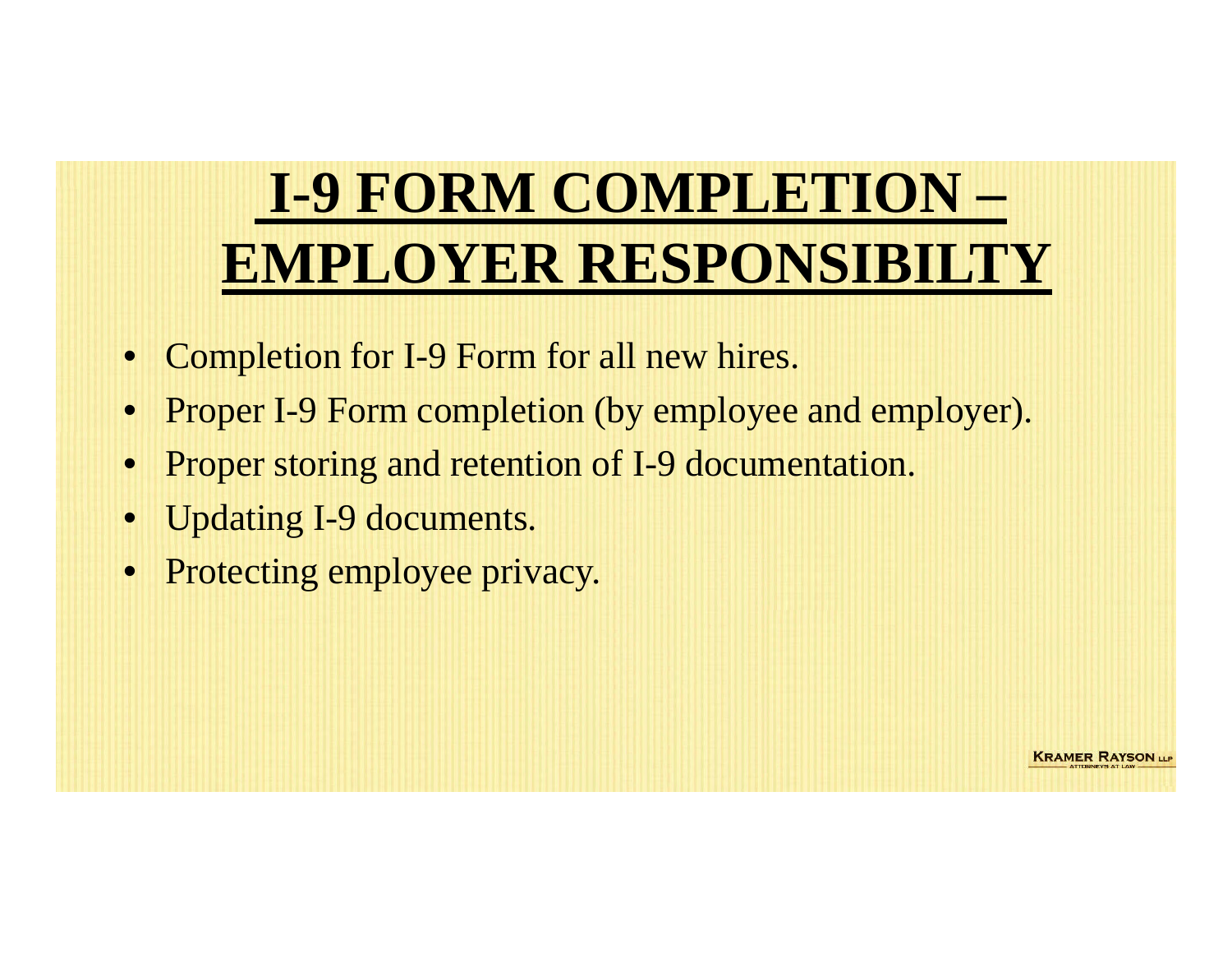# **I-9 FORM COMPLETION DAY 1**

The Employee must complete and sign Section 1 on day one of employment.

- $\bullet$ Must swear he or she is authorized to work in the US.
- •Do no request additional documentation
- Providing a SSN is voluntary (unless enrolled in E-Verify).

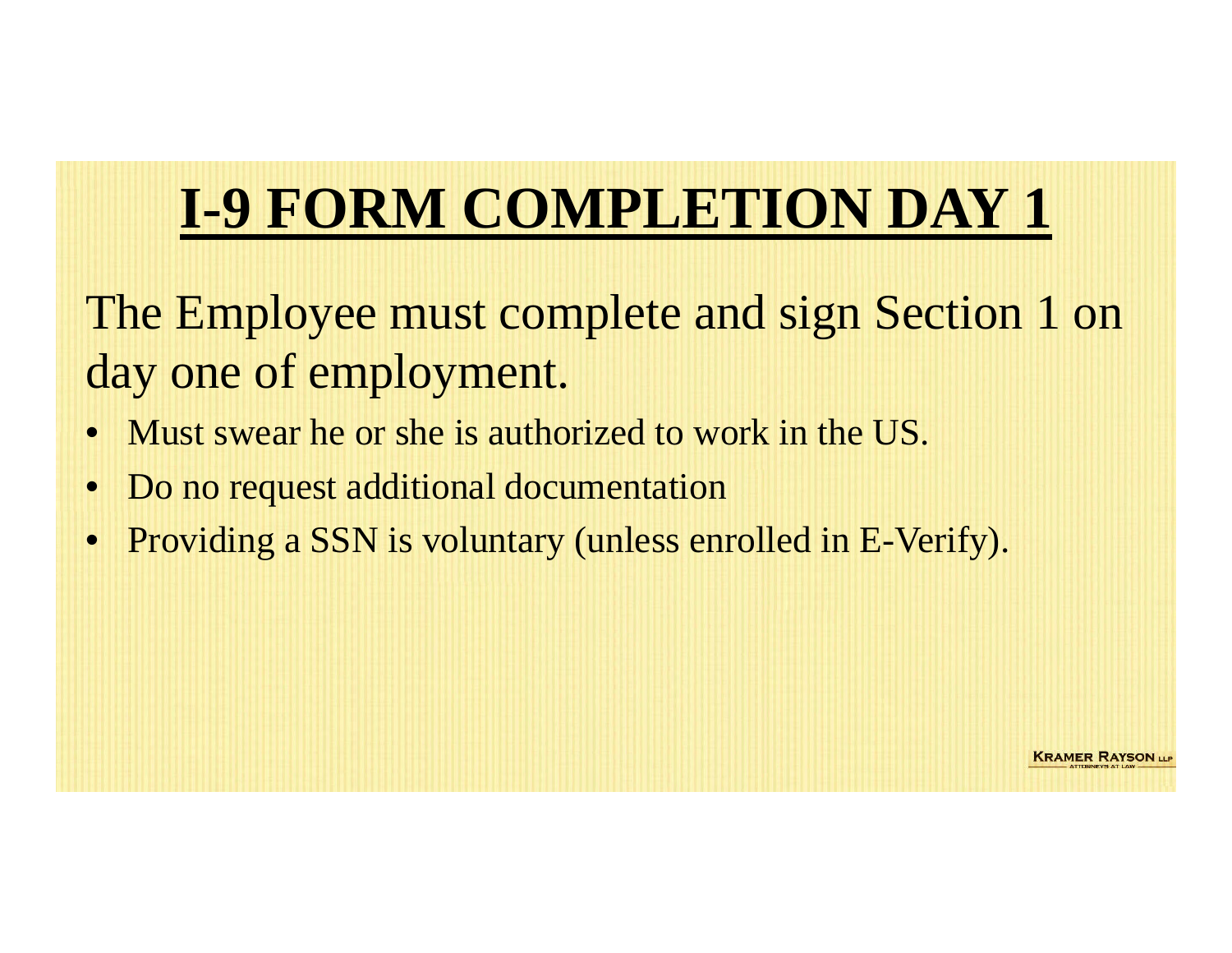# **I-9 FORM COMPLETION DAY 3 (Basic Rules)**

- Complete within 3 days of start date.
- Employee selects which documents to present.
- Do not request different or additional documents.
- Review original documents.
- No overzealous scrutiny required you are not a document expert.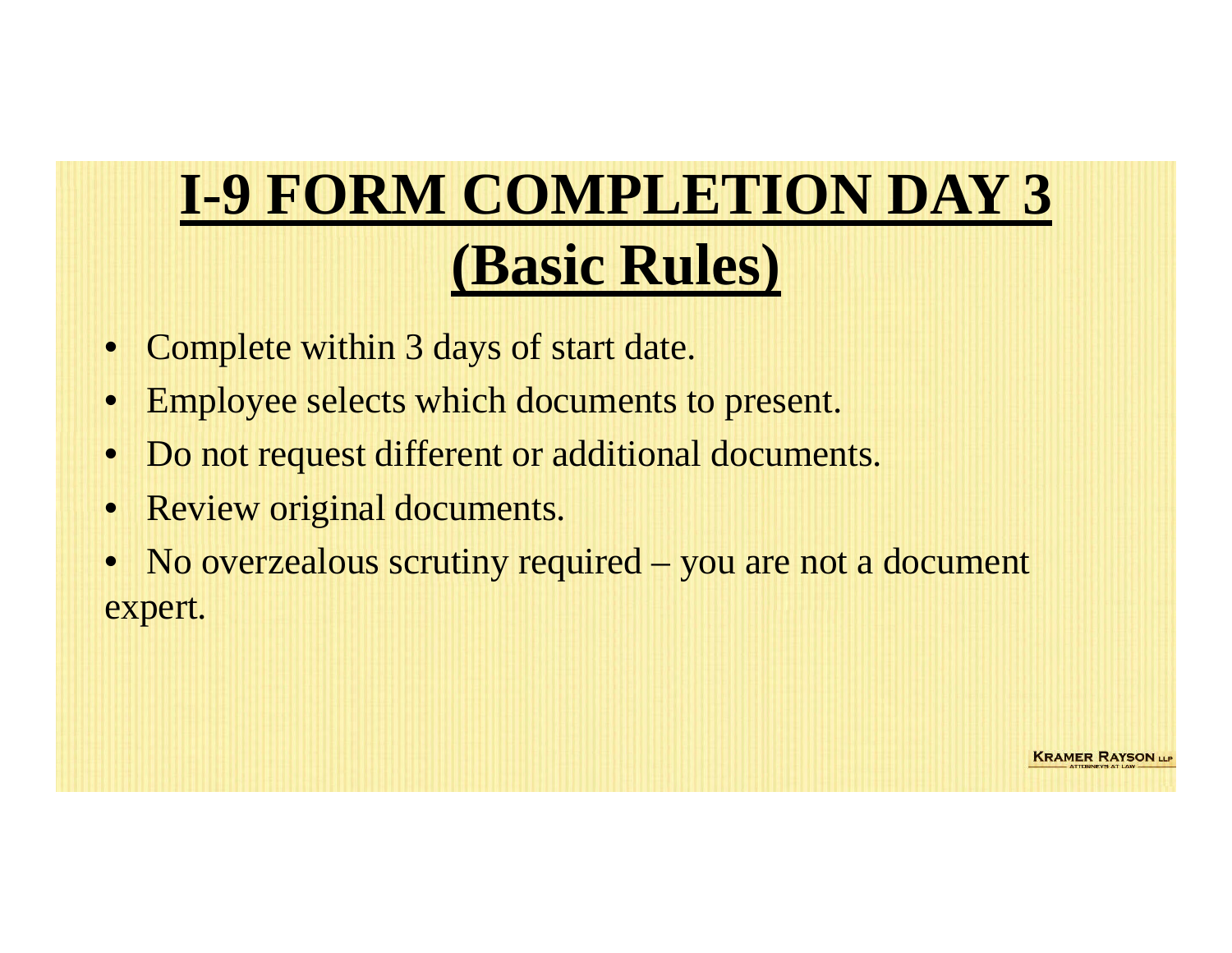## **DOCUMENT EXPIRATION**

Several types of employment authorization documents, particularly for foreign nationals, have future expiration dates – you must track these.

- This doesn't mean the person won't be granted an extension of their authorization.
- Shouldn't be considered in determining whether the person is qualified for the position (again, avoiding possible discrimination claim).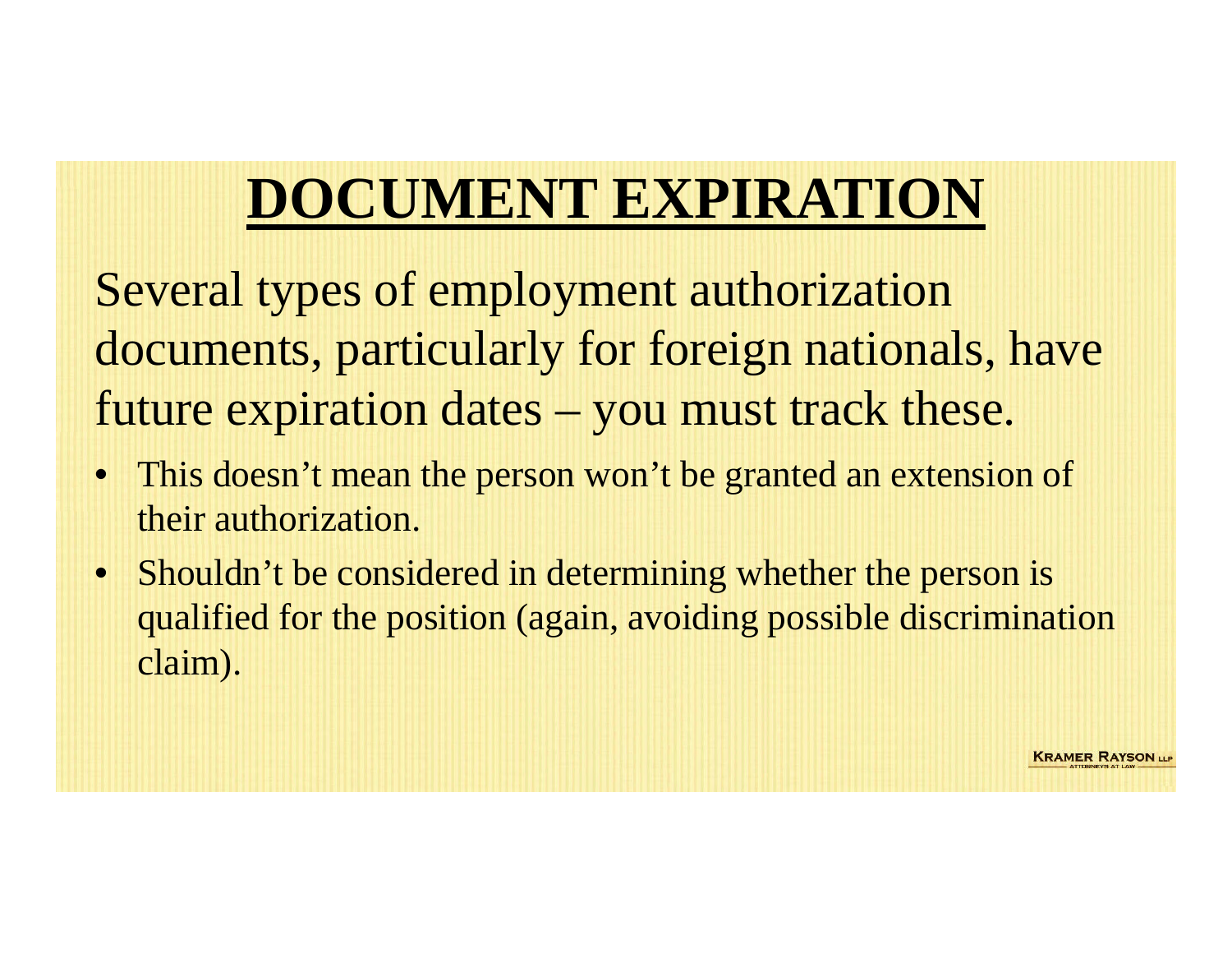# **DOCUMENT RE-VERIFICATION**

- May need to re-verify the person's employment authorization upon expiration – Section 3 of Form I-9.
- NOTE List B documents, such as a driver's license, should not be re-verified when they expire.
- Must re-verify no later than the expiration date.
- Must re-verify when re-hiring an employee.
- Note all changes.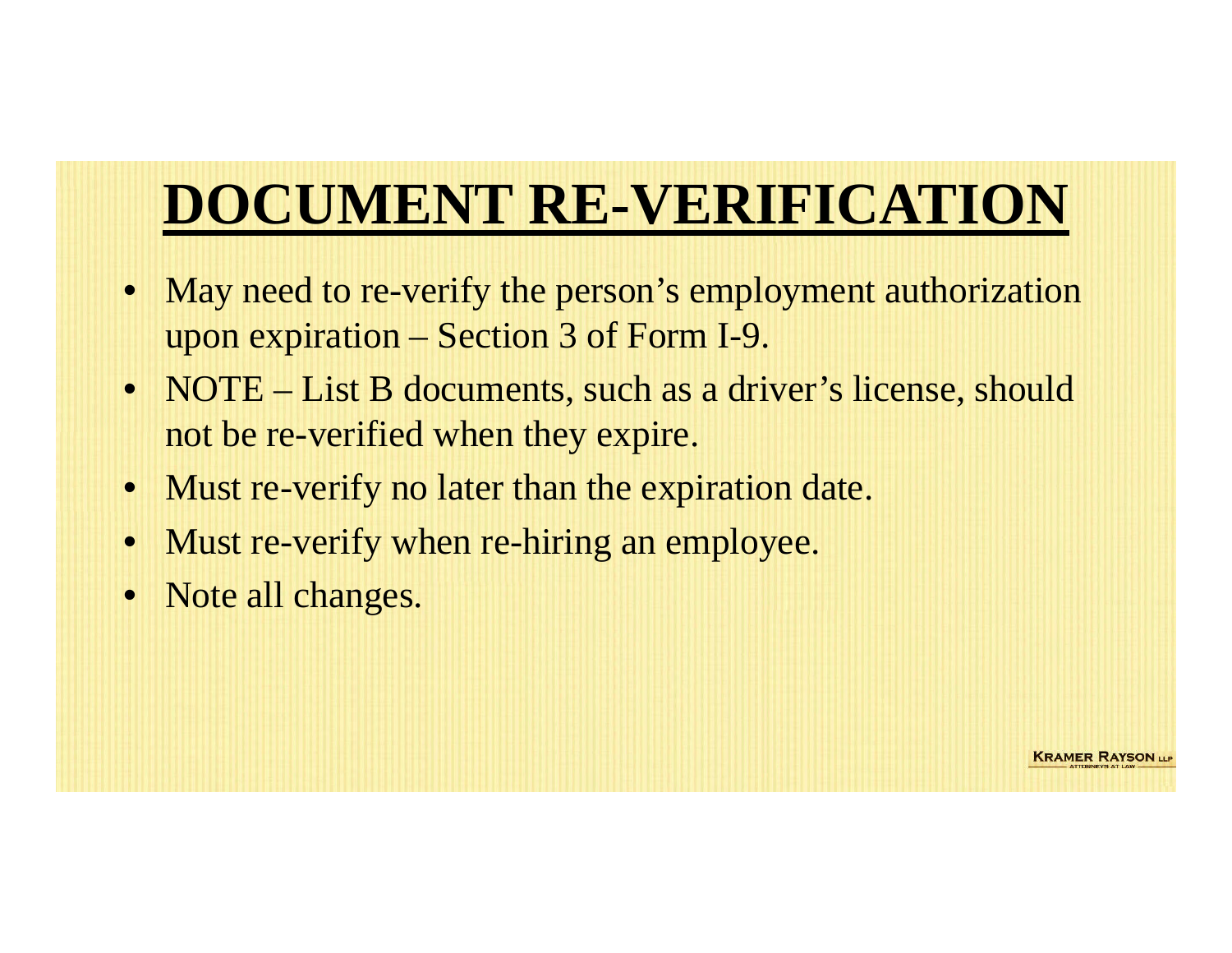## **RECORD RETENTION**

### Keep photocopies for **all** or **none**.

- Avoids claim of national origin discrimination.
- Exception for E-Verify participants.

### Retention Period

- 3 years after date of hire, or
- 1 year after date of termination (whichever is later). Store I-9 documents separate from personnel records.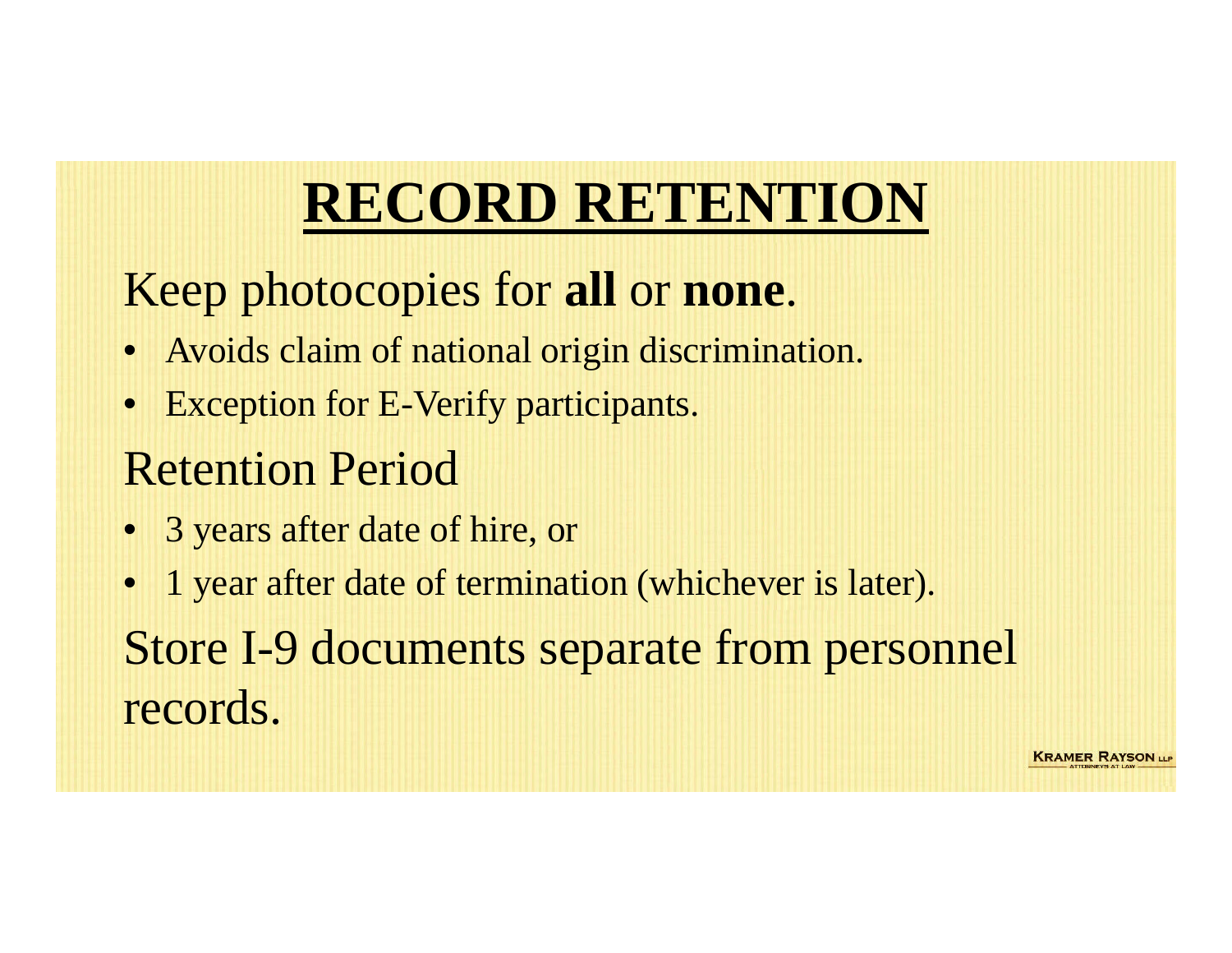## **AUDITS**

### Inspection (by DHS, OSC or DOL)

- 3 day notice to inspect I-9 documentation.
- Must make available at location requested.

### Increased audit activity beginning July 2009.

- Train your HR employees.
- Self audit!

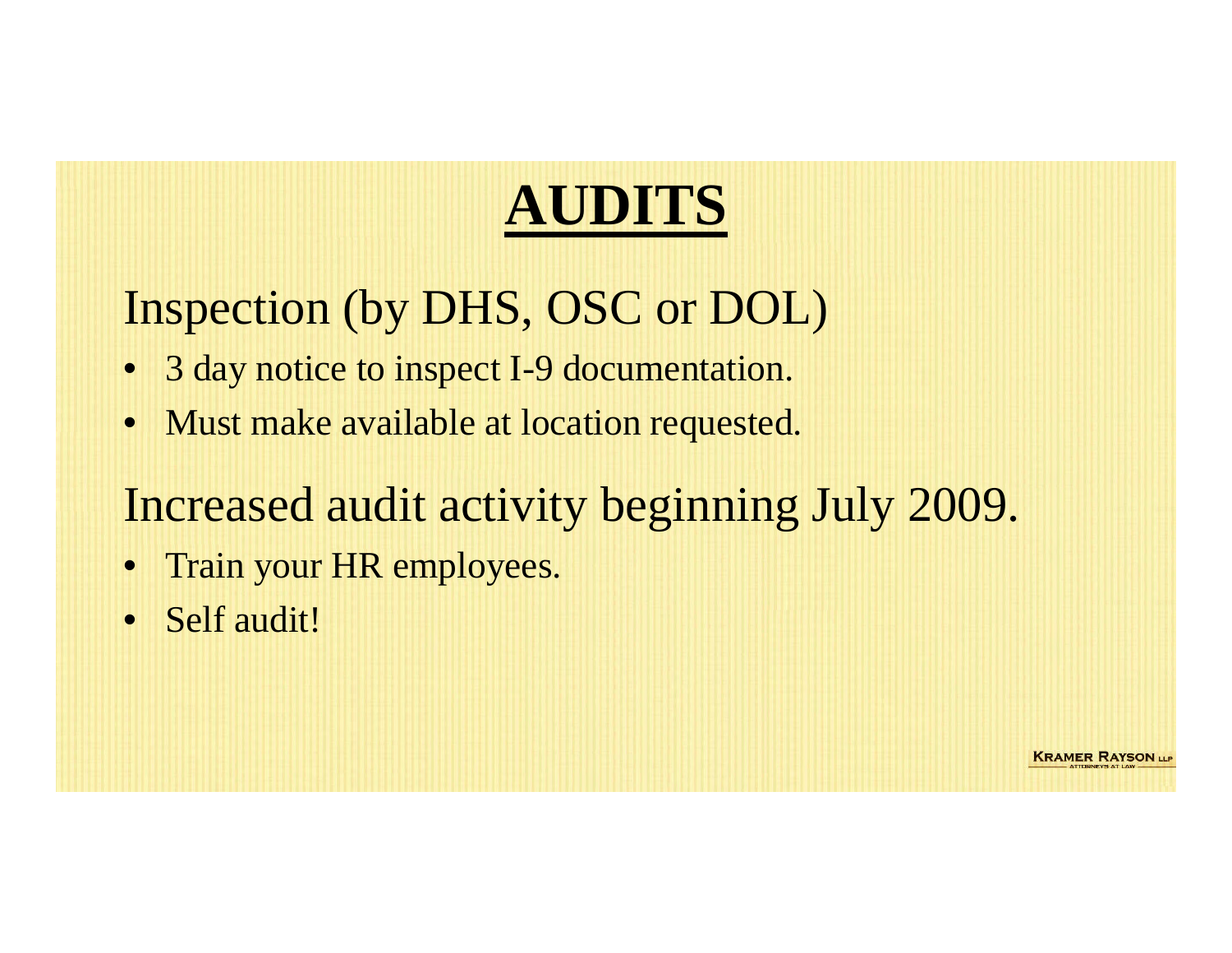## **TERMINATING AN EMPLOYEE**

#### Pre-employment – decline to hire.

- USC is required by law or contract.
- Applicant states no US work authorization

#### Post-Employment Termination

- Failure to provide I-9 documentation.
- False statements on I-9 form.

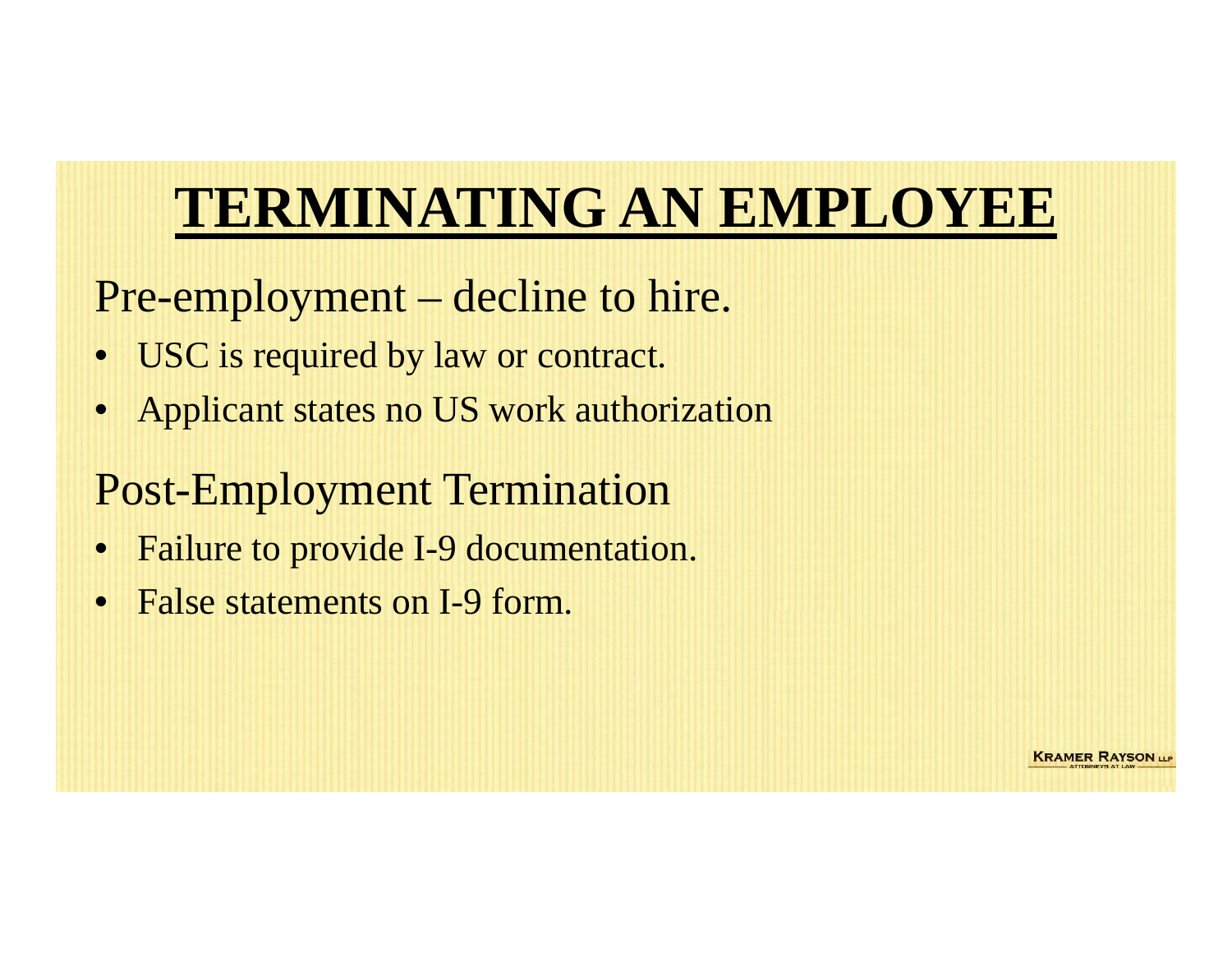# **DISCRIMINATION CLAIMS**

### The employer should avoid:

- Using work authorization expiration as a basis for judging qualification.
- •Requiring different or additional documents than required by I-9 form.
- Rejecting a document that reasonably appears to be genuine.
- Keeping documents for some employees but not others.
- Discarding I-9 documents prematurely.
- Treating non-USCs differently.
- •Requesting employment verification documents prior to hire.
- •Limiting jobs to USCs (unless required by law or contract).
- •Instituting a blanket policy preferring USCs over non-USCs.